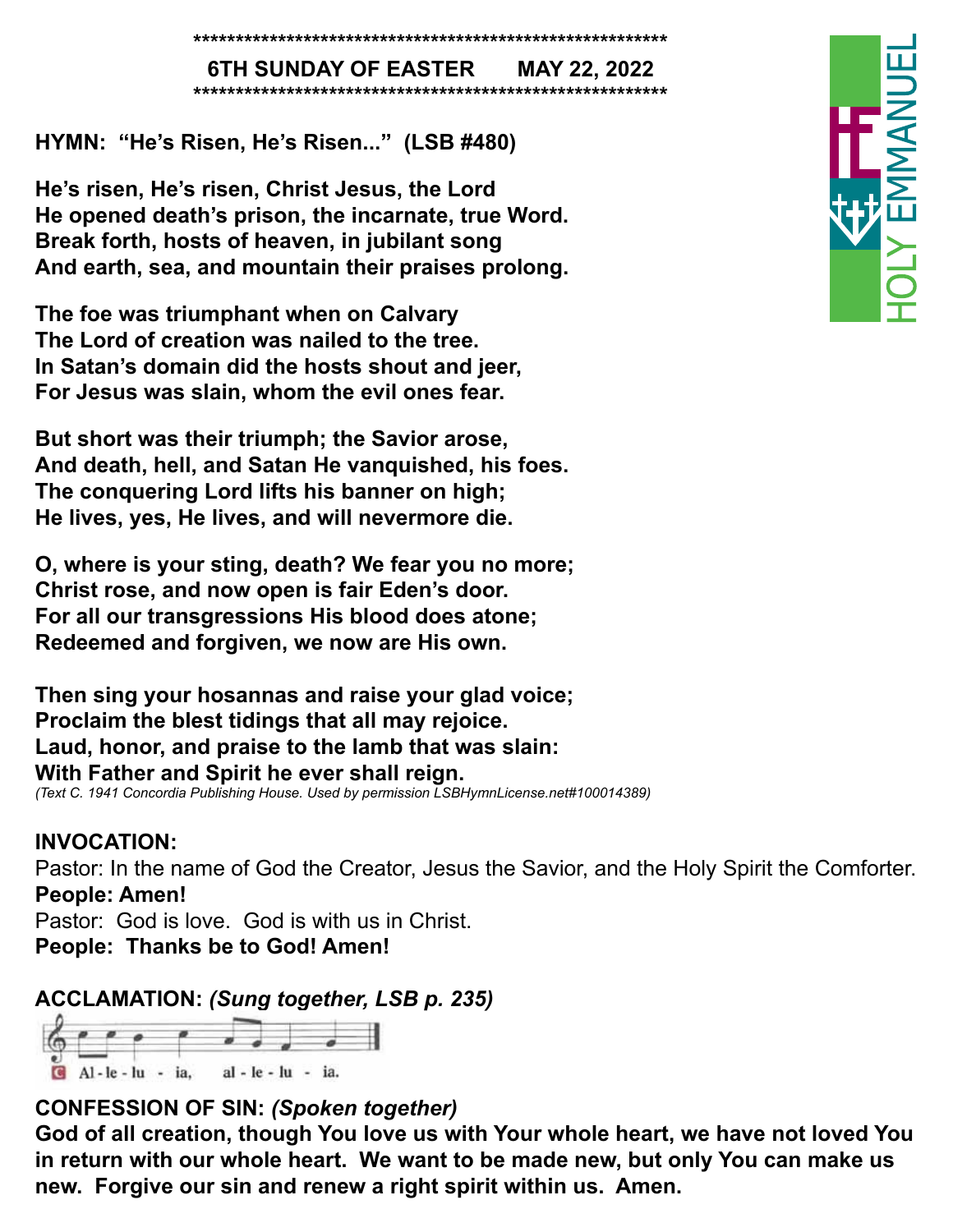## **ASSURANCE OF GRACE:**

Pastor: In Christ Jesus we are a new creation! **People: In Him our sin is forgiven and we are set free to be the people of God!** Pastor: The old has gone, the new has come! **People: The cross is empty and the tomb is open. New life is ours in the Savior** 

**Jesus. Amen.** 

**CALL TO WORSHIP:** *(Adapted from Psalm 100)* Pastor: Give glory to God, our light and our life. **People: Oh, come, let us worship Him.**  Pastor: Oh, come, let us sing to the Lord; **People: Let us make a joyful noise to the rock of our salvation.**  Pastor: Let us come into his presence with thanksgiving; **People: Let us make a joyful noise to Him with songs of praise.**  Pastor: For the Lord is a great God and a great King above all gods.

## **SONG: "The Wonderful Cross"** *(Chris Tomlin, Isaac Watts)*

**When I survey the wondrous cross On which the Prince of Glory died My richest gain I count but loss And pour contempt on all my pride.**

**See from His head His hands His feet Sorrow and love flow mingled down Did e'er such love and sorrow meet Or thorns compose so rich a crown. O the wonderful cross, O the wonderful cross Bids me come and die and find, That I may truly live O the wonderful cross, O the wonderful cross All who gather here by grace, Draw near and bless Your name.**

**Were the whole realm of nature mine That were an offering far too small Love so amazing so divine Demands my soul my life my all. O the wonderful cross, O the wonderful cross Bids me come and die and find, That I may truly live O the wonderful cross, O the wonderful cross All who gather here by grace, Draw near and bless Your name.** *(C. 2000 Sixsteps Music. Used by permission. CCLI #522460)*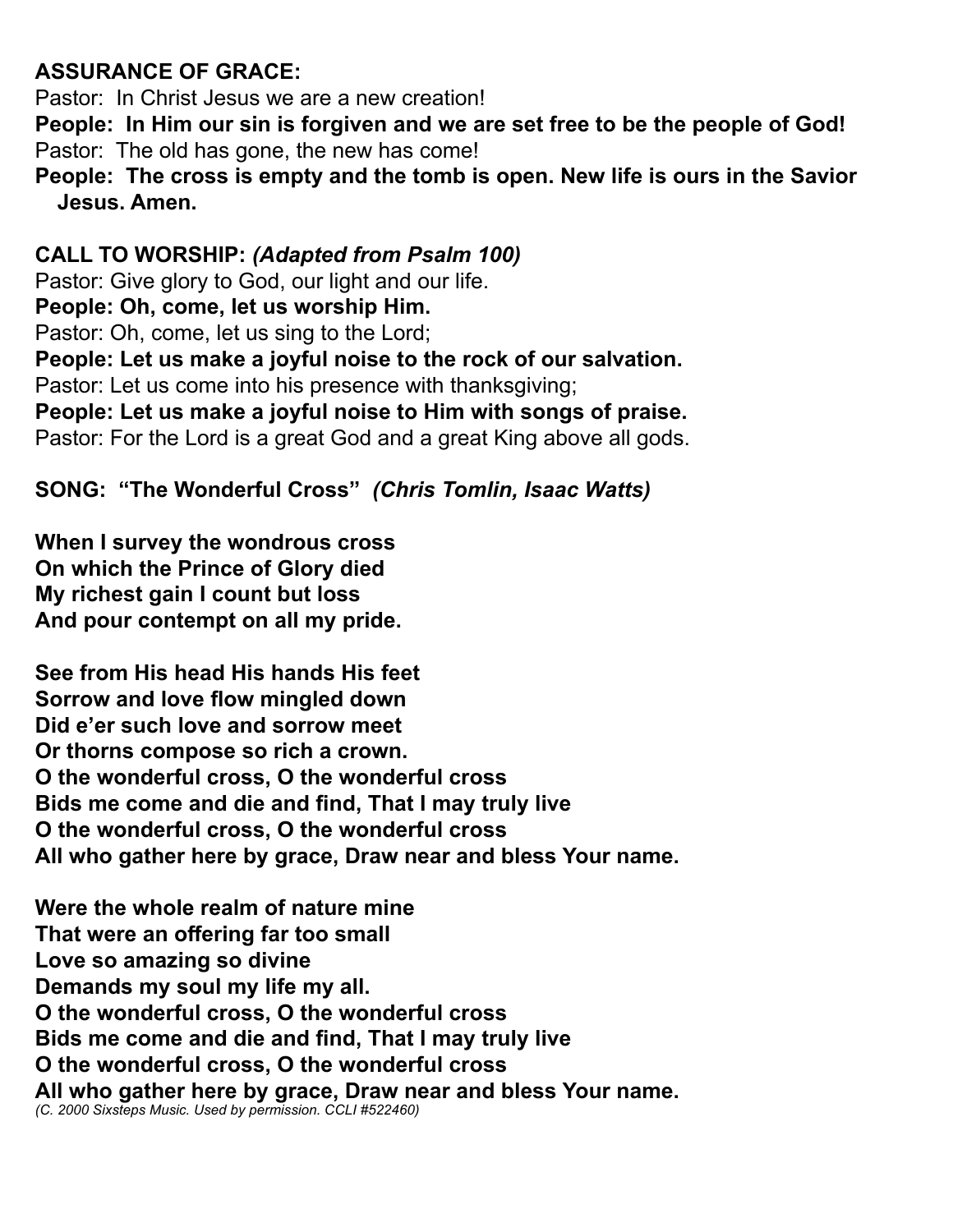#### **FIRST READING: Acts 14:8-22**

<sup>8</sup> In Lystra there sat a man crippled in his feet, who was lame from birth and had never walked. <sup>9</sup> He listened to Paul as he was speaking. Paul looked directly at him, saw that he had faith to be healed <sup>10</sup> and called out, "Stand up on your feet!" At that, the man jumped up and began to walk. <sup>11</sup> When the crowd saw what Paul had done, they shouted in the Lycaonian language, "The gods have come down to us in human form!" <sup>12</sup> Barnabas they called Zeus, and Paul they called Hermes because he was the chief speaker. 13 The priest of Zeus, whose temple was just outside the city, brought bulls and wreaths to the city gates because he and the crowd wanted to offer sacrifices to them. 14 But when the apostles Barnabas and Paul heard of this, they tore their clothes and rushed out into the crowd, shouting: 15 "Men, why are you doing this? We too are only men, human like you. We are bringing you good news, telling you to turn from these worthless things to the living God, who made heaven and earth and sea and everything in them. <sup>16</sup> In the past, he let all nations go their own way. <sup>17</sup> Yet he has not left himself without testimony: He has shown kindness by giving you rain from heaven and crops in their seasons; he provides you with plenty of food and fills your hearts with joy." <sup>18</sup> Even with these words, they had difficulty keeping the crowd from sacrificing to them. <sup>19</sup> Then some Jews came from Antioch and Iconium and won the crowd over. They stoned Paul and dragged him outside the city, thinking he was dead. <sup>20</sup> But after the disciples had gathered around him, he got up and went back into the city. The next day he and Barnabas left for Derbe. <sup>21</sup> They preached the good news in that city and won a large number of disciples. Then they returned to Lystra, Iconium and Antioch, 22 strengthening the disciples and encouraging them to remain true to the faith. "We must go through many hardships to enter the kingdom of God," they said.

# **EPISTLE READING: Revelation 21:9-27**

<sup>9</sup> One of the seven angels who had the seven bowls full of the seven last plagues came and said to me, "Come, I will show you the bride, the wife of the Lamb." <sup>10</sup> And he carried me away in the Spirit to a mountain great and high, and showed me the Holy City, Jerusalem, coming down out of heaven from God. <sup>11</sup> It shone with the glory of God, and its brilliance was like that of a very precious jewel, like a jasper, clear as crystal. <sup>12</sup> It had a great, high wall with twelve gates, and with twelve angels at the gates. On the gates were written the names of the twelve tribes of Israel. <sup>13</sup> There were three gates on the east, three on the north, three on the south and three on the west. <sup>14</sup> The wall of the city had twelve foundations, and on them were the names of the twelve apostles of the Lamb. 15 The angel who talked with me had a measuring rod of gold to measure the city, its gates and its walls.  $16$  The city was laid out like a square, as long as it was wide. He measured the city with the rod and found it to be 12,000 stadia in length, and as wide and high as it is long. <sup>17</sup> He measured its wall and it was 144 cubits thick, by man's measurement, which the angel was using. <sup>18</sup> The wall was made of jasper, and the city of pure gold, as pure as glass. <sup>19</sup> The foundations of the city walls were decorated with every kind of precious stone. The first foundation was jasper, the second sapphire, the third chalcedony, the fourth emerald,  $20$  the fifth sardonyx, the sixth carnelian, the seventh chrysolite, the eighth beryl, the ninth topaz, the tenth chrysoprase, the eleventh jacinth, and the twelfth amethyst.  $21$  The twelve gates were twelve pearls, each gate made of a single pearl. The great street of the city was of pure gold, like transparent glass. 22 I did not see a temple in the city, because the Lord God Almighty and the Lamb are its temple. <sup>23</sup> The city does not need the sun or the moon to shine on it, for the glory of God gives it light, and the Lamb is its lamp. <sup>24</sup> The nations will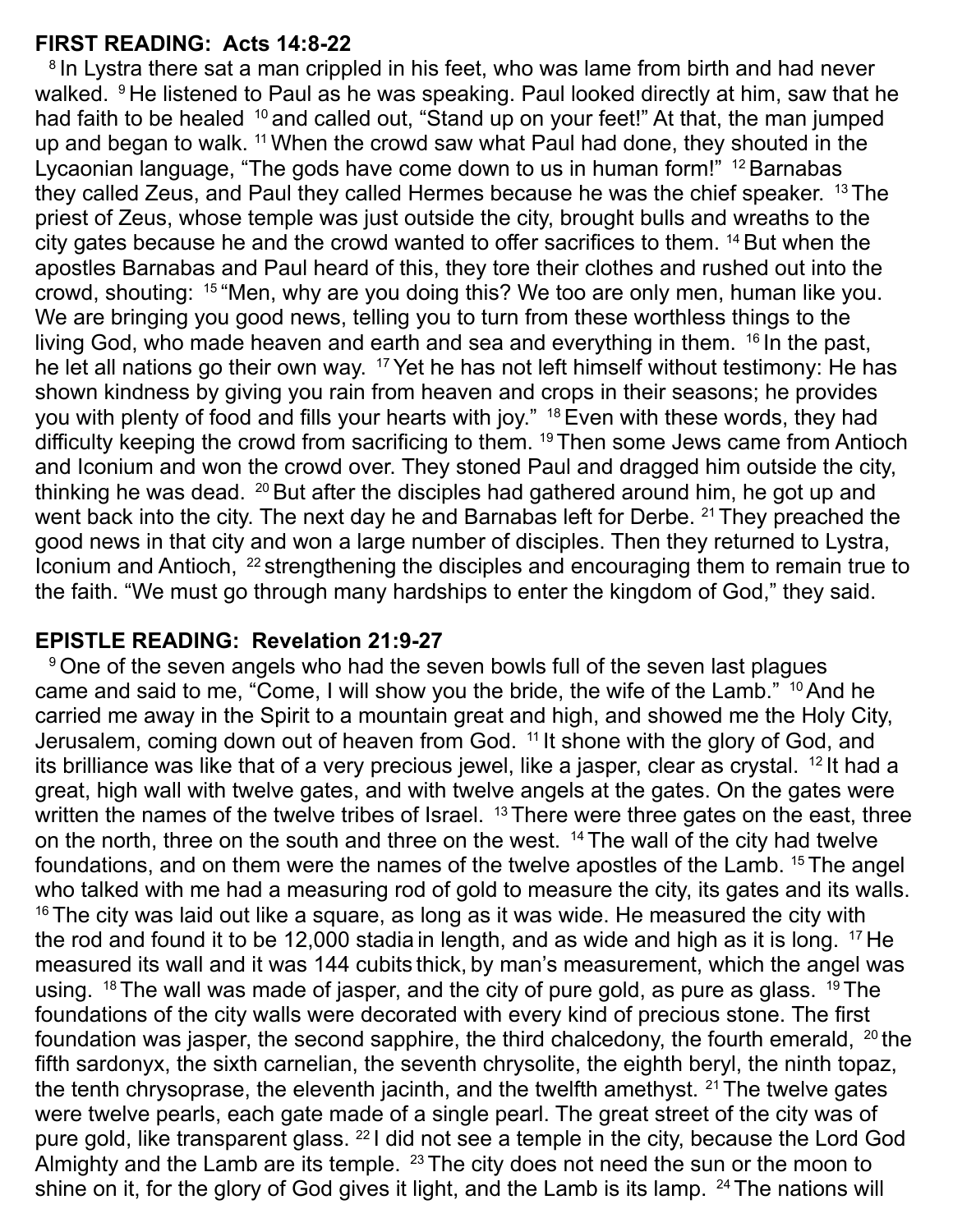walk by its light, and the kings of the earth will bring their splendor into it. <sup>25</sup> On no day will its gates ever be shut, for there will be no night there. <sup>26</sup> The glory and honor of the nations will be brought into it. <sup>27</sup> Nothing impure will ever enter it, nor will anyone who does what is shameful or deceitful, but only those whose names are written in the Lamb's book of life.

#### **SONG: "All Hail King Jesus" (Dave Moody)**

**All hail, King Jesus. All hail, Emmanuel. King of kings and Lord of lords, Bright Morning Star. Throughout all eternity, I'm going to praise Him; And forevermore, I will reign with Him.** *(C. 1979 Glory Alleluia Music. Used by permission. CCLI #522460)*

## **GOSPEL READING: John 14:23-29**

<sup>23</sup> Jesus replied, "If anyone loves me, he will obey my teaching. My Father will love him, and we will come to him and make our home with him. <sup>24</sup> He who does not love me will not obey my teaching. These words you hear are not my own; they belong to the Father who sent me. <sup>25</sup> "All this I have spoken while still with you. <sup>26</sup> But the Counselor, the Holy Spirit, whom the Father will send in my name, will teach you all things and will remind you of everything I have said to you. <sup>27</sup> Peace I leave with you; my peace I give you. I do not give to you as the world gives. Do not let your hearts be troubled and do not be afraid. <sup>28</sup> "You heard me say, 'I am going away and I am coming back to you.' If you loved me, you would be glad that I am going to the Father, for the Father is greater than I. <sup>29</sup> I have told you now before it happens, so that when it does happen you will believe.

## **HYMN: "The Day of Resurrection"** *(LSB #478)*

**The day of resurrection! Earth, tell it out abroad, The passover of gladness, The passover of God. From death to life eternal, From sin's dominion free, Our Christ has brought us over With hymns of victory.**

**Let hearts be purged of evil That we may see aright The Lord in rays eternal Of resurrection light And, list'ning to His accents, May hear, so calm and plain, His own "All hail!" and, hearing, May raise the victor strain.**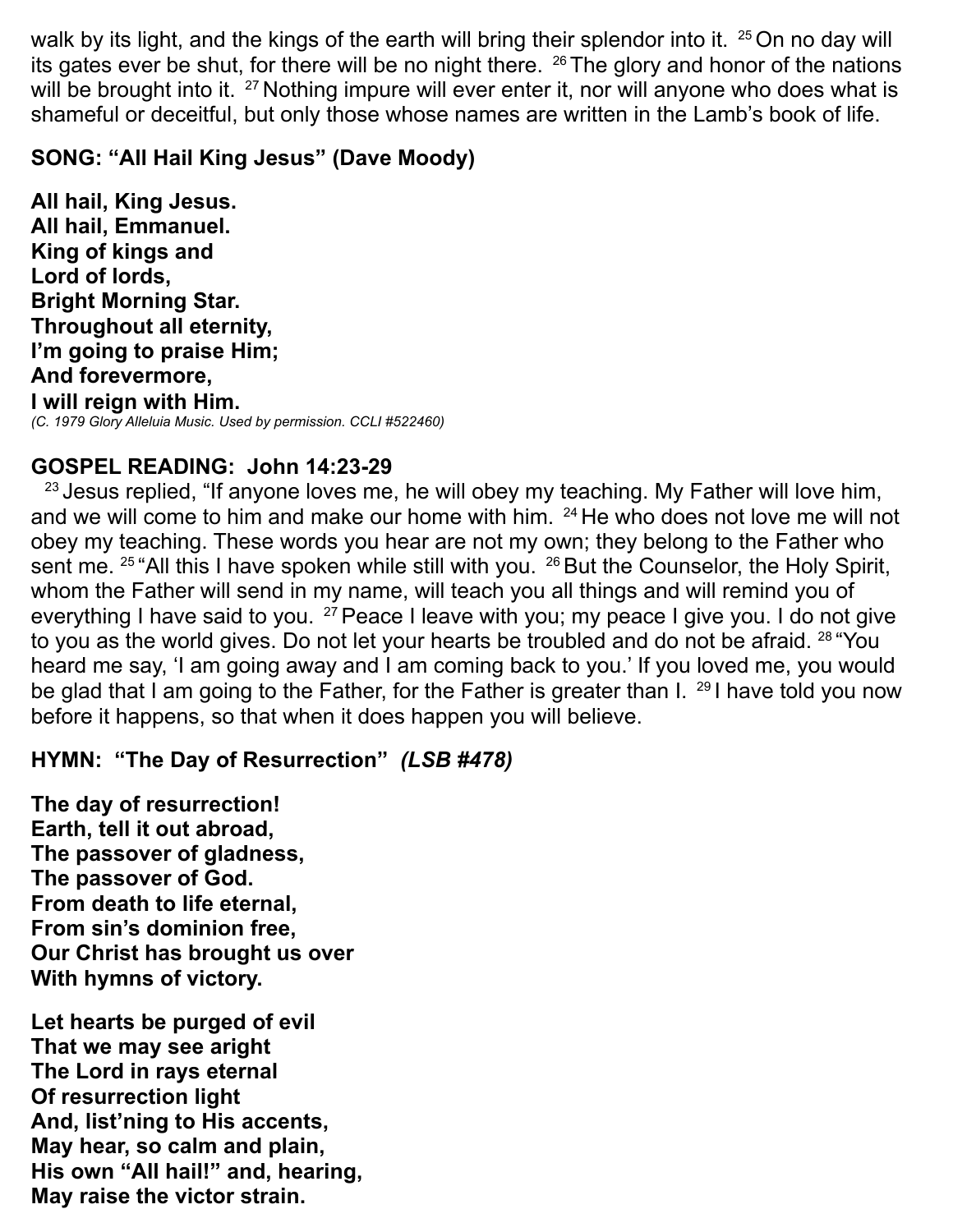**All praise to God the Father, All praise to God the Son, All praise to God the Spirit, Eternal Three in One! Let all the ransomed number Fall down before the throne And honor, pow'r, and glory Ascribe to God alone!** *(Public Domain)*

**SERMON: John 14:23,24 "Do You Love Me?"**

## **OFFERING**

## **PRAYER:**

Pastor: Lord, we thank You that You have taught us what You would have us believe and do. **People: Help us by Your Holy Spirit, for the sake of Jesus Christ, to keep Your word in pure hearts.** 

Pastor: So we may be strengthened in faith, perfected in holiness,

**People: And comforted throughout life and even in death. Amen.** 

## **SPECIAL PRAYERS**

## **THE LORD'S PRAYER**

**People: Our Father who art in heaven, Hallowed be Thy name; Thy kingdom come; Thy will be done on earth as it is in heaven; Give us this day our daily bread; And forgive us our trespasses, as we forgive those who trespass against us; And lead us not into temptation; But deliver us from evil; For thine is the kingdom and the power and the glory forever and ever. Amen.** 

## **BLESSING:** *(From Ephesians 4 & 6)*

Pastor: Make every effort to keep the unity of the Spirit through the bond of peace. There is one body and one spirit - just as you were called to one hope when you were called.

**People: We have one Lord, one faith, and one baptism. There is one God who is over all and through all and in all.** 

Pastor: Peace to the brothers,

**People: And love with faith from God the Father and the Lord Jesus Christ.** Pastor: Grace to all who love our Lord Jesus Christ with an undying love. **People: Amen.** 

# **SONG: "How Deep The Father's Love For Us"** *(Stuart Townend)*

**How deep the Father's love for us, How vast beyond all measure That He should give His only Son To make a wretch His treasure. How great the pain of searing loss. The Father turns His face away As wounds which mar the Chosen One Bring many sons to glory.**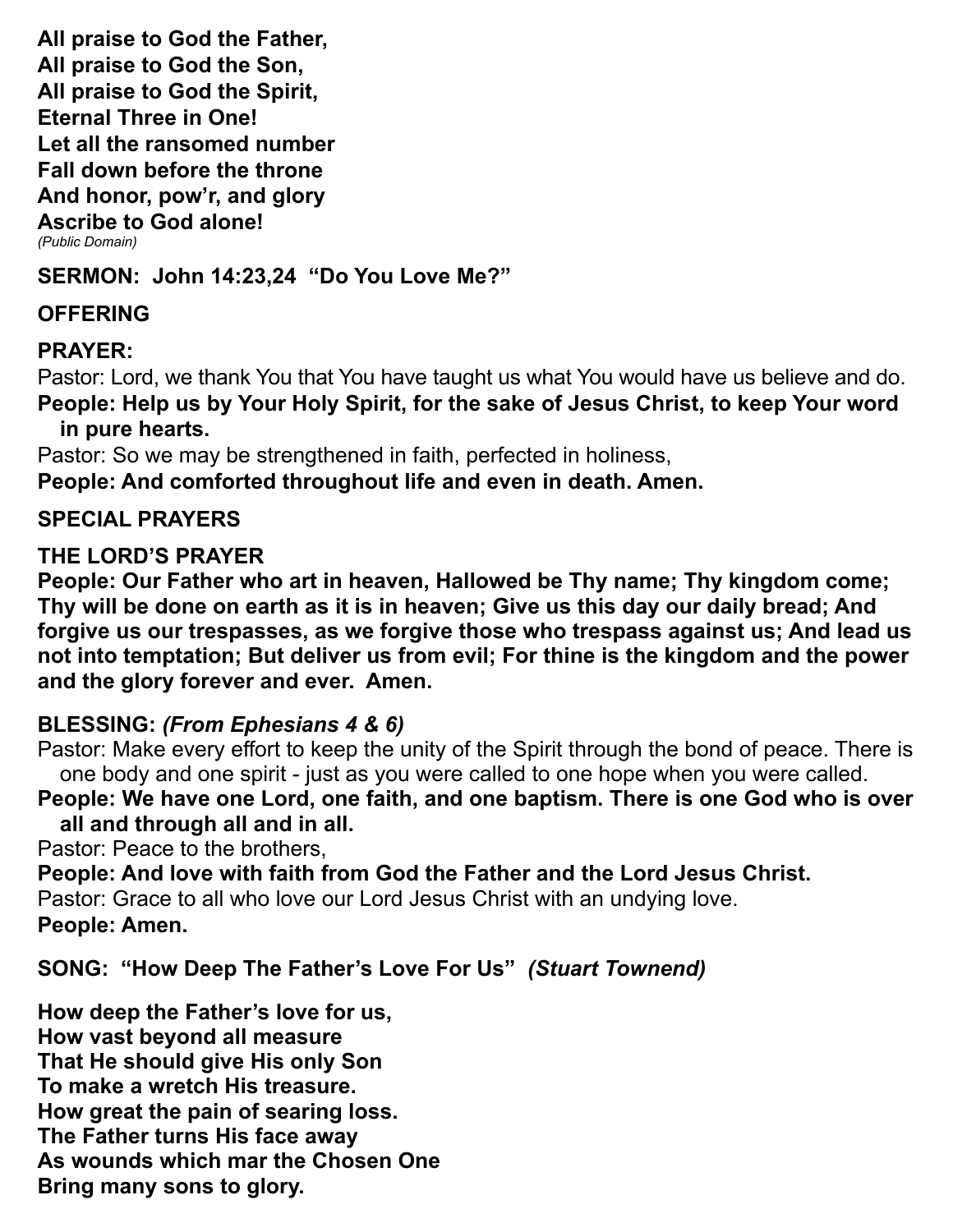**Behold the Man upon a cross My sin upon His shoulders Ashamed, I hear my mocking voice Call out among the scoffers. It was my sin that held Him there Until it was accomplished; His dying breath has brought me life. I know that it is finished.**

**I will not boast in anything: No gifts, no pow'r, no wisdom. But I will boast in Jesus Christ: His death and resurrection. Why should I gain from His reward? I cannot give an answer. But this I know with all my heart: His wounds have paid my ransom.** *(C. 1995 Thankyou Music. Used by permission. CCLI #522460)*



**Adult Bible Class: Meets on Sundays at 8:30am-9:15am. Meets on Sundays at 8:30am-9:15am. Also meets on Tuesdays at 11am-noon. Also meets on Tuesdays at 11am-noon. Location: Church fellowship hall. Location: Church fellowship hall. Adult Bible Class: Adult Bible Class:**<br> **Adult Bible Class: Meets on Tuesuays at Fight-Hourd.**<br>Interfered Okumb followship hall **LUCATUM.** CHUICH TURNSHIP HAM. **Meets on Sundays at 8:30am-9:15am. Also meets on Tuesday** 

Topic: Both classes are the same. The BEST SWEET CORN THE BEST SWEET CORN We are currently finishing up our look at the FRESH PICKED I **book of Revelation. book of Revelation. We are studying the book of Ester**



# TUESDAY'S 5 PM – 9 PM Tuesday Night Summer Rods Cruiz' on 104th Street

evening with classic cars, friends, **Dec 1st, 6:30pm. Advent Service.**   $\mathbf{sup}_{\mathbf{z}}$ **Nov 24th, 6:30pm. Thanksgiving Eve Service with Communion** Enjoy a family friendly outdoor activities, music, food and beverages. Enjoy the classic cars and concessions fundraiser proceeds support Open Arms Christian Early childhood Center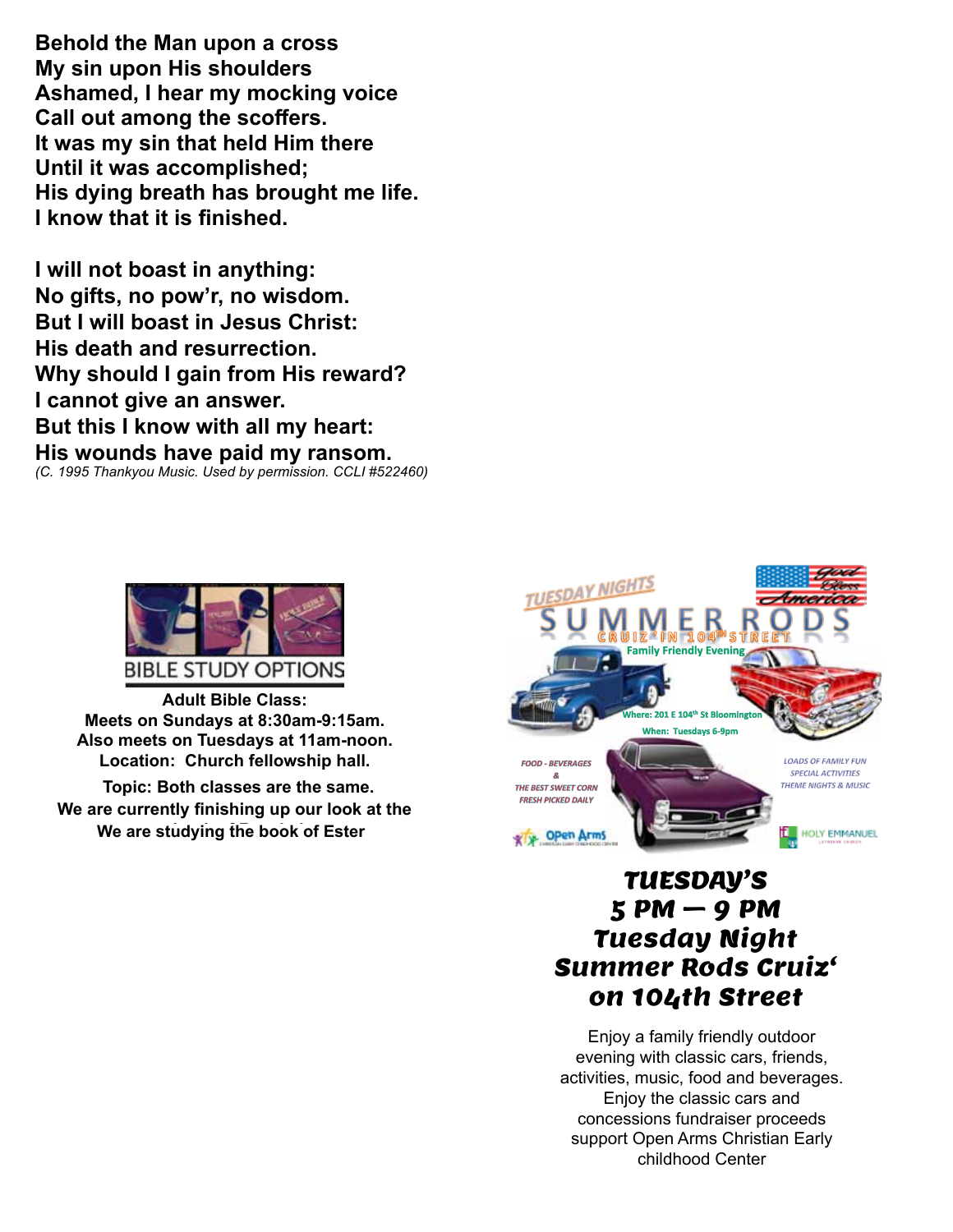#### **PRAYER MINISTRY**

*Please include the following friends and happenings in your personal prayers For God's Blessing On Their Medical Treatment* - Richard St Martin *Our Home bound & Those In Care Centers* - Pat Hibben - John Arne - Vera Marko - Lillian Prok - Jerry & Sharon Bliven - Lorraine McKay - Marion Michalik - Stan Cherveny *Our Local & Global Mission Ministries* -Rev Dr. Dan & Dr. Joan Jastram, Northern Asia (Recipients of our "Together In Mission") -Rev. Blidi Minely, Liberia, Africa (Recipient of our "Care Barrels") *Local & Global Concerns* -For Health & Safety in this COVID 19 Pandemic -For a spirit of unity and Godliness among the leadership of The United States of America and President Biden

#### **This Weeks Birthday's**

22-May Jackson Affeldt 25-May LuAnn Bartko 28-May Georgia Greevers

#### **This Weeks Anniversaries**

25-May William La Goo & Betsy Bohl 35 27-May Joshua & Michelle Leonard 16 27-May Dean & Bea Brockman 14